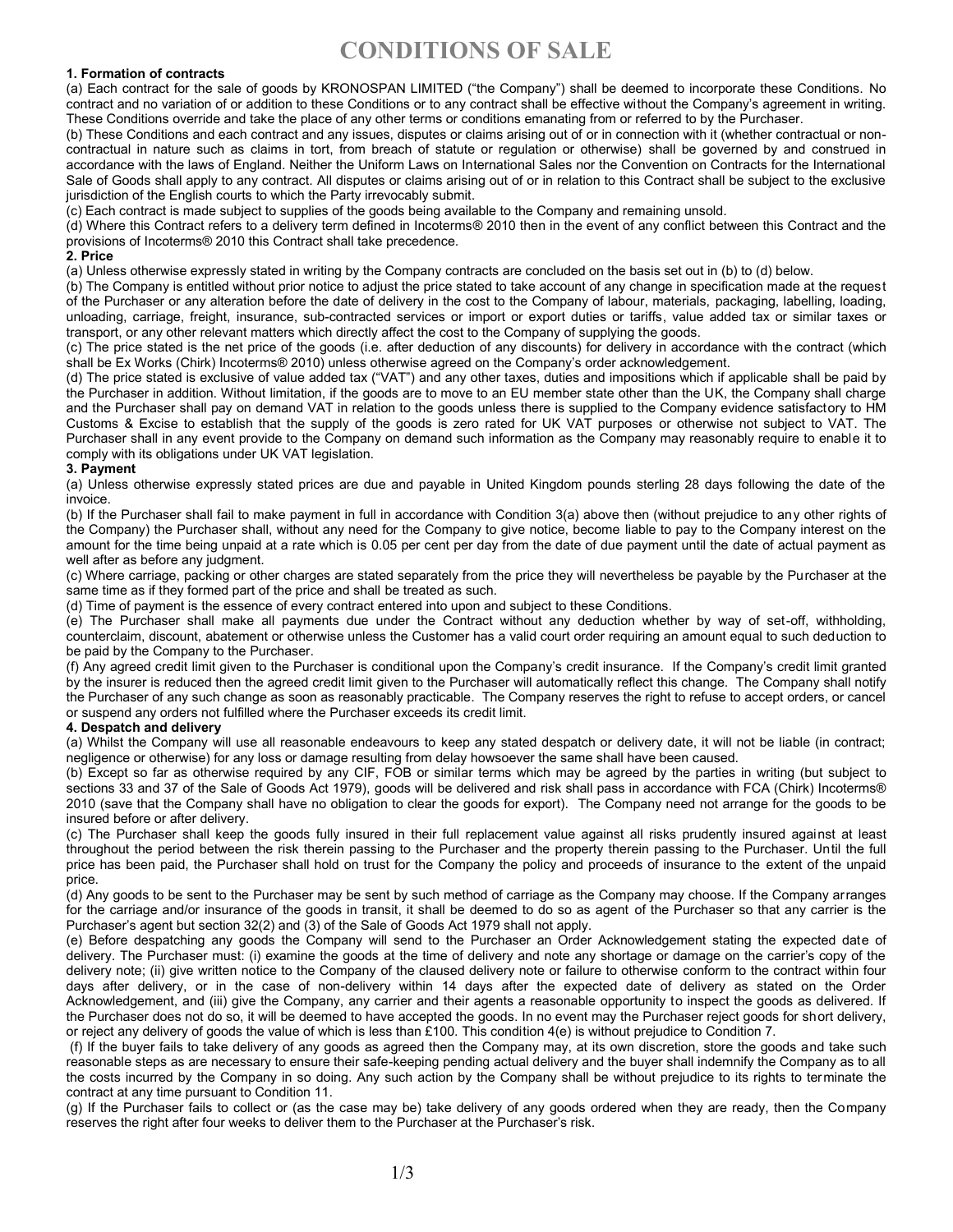# **CONDITIONS OF SALE**

(h) When non stock items are produced at the Purchaser's request, any B quality boards produced shall be accepted by the Purchaser in addition to the order quantity specified up to a maximum of 5% of the order quantity at a price agreed at the time of placing the original order.

(i) The Company may deliver the goods by instalments, each instalment to be deemed to be the subject of a separate contract. No failure or defect in delivery in respect of any contract or instalment will entitle the Purchaser to any remedies in relation to any other contract or instalment.

#### **5. Ownership of Goods**

(a) Notwithstanding delivery of the goods or any document representing them, the Company reserves the right to disposal of each item, and full legal, beneficial and equitable title in the goods shall remain with the Company (and the property therein shall not pass to the Purchaser), until the earlier of (i) receipt by the Company of payment in full for such item and all other goods, whether or not of the same type, supplied by the Company to the Purchaser and default interest and all other moneys on any account whatsoever owed by the Purchaser to the Company; and (ii) sale by the Purchaser of such item to an independent third party on arm's length terms in the ordinary course of business (which the Purchaser must effect as principal and not as agent for the Company).

(b) Pending the passing of property, the Purchaser shall hold the Goods on a fiduciary basis as bailee of the goods for the Company and must not dispose of, charge or encumber the goods or any interest therein or purport to do so (except under (a)(ii) above), must retain possession of them in good order and condition and free from any lien, distress, execution or other legal process, must (unless otherwise agreed by the Company in writing) store them separately or mark them so that they may be readily identified as the Company's property and must inform the Company of their whereabouts on request and shall deal (and in the absence of proof to the contrary shall be deemed to deal) with them and other goods of the same type in the order in which they are delivered.

(c) For the purposes of this Condition 5 the Company, its employees, agents and sub-contractors will be entitled to free and unrestricted access to any premises owned, occupied or controlled by the Purchaser and/or any other location where any of the Goods are situated at any time without prior notice.

(d) If, before paying for them, the Purchaser on-sells any of the goods, the Purchaser must: (i) account to the Company for the proceeds of on-sale to the extent that the Company has not received payment of the price; and (ii) pending payment hold them on trust for the Company. **6. Specifications, descriptions and drawings**

(a) Subject to 7 below, all specifications, descriptions and drawings of goods are approximate only being intended to serve merely as a guide and accordingly the Purchaser shall not rely on them and the Company shall not be liable for their accuracy.

(b) All drawings prepared by the Company and the copyright therein shall remain the property of the Company and shall be returned to it by the Purchaser on demand. All such drawings shall be treated as confidential and shall not be copied or reproduced and disclosed to any third party without the prior written consent of the Company.

#### **7. Warranties, limitations and exclusions**

(a) The Company warrants that, if: (i) it is shown to its reasonable satisfaction that any goods supplied by it are, when delivered, damaged or defective as to material or workmanship or compliance with any specification expressly agreed by it in writing to be binding; (ii) the value of the damaged or defective goods exceeds £100; (iii) the defect is not caused wholly or partly by deterioration necessarily incident to the course of transit or, while the goods are at the Purchaser's risk, by accident, willful default, improper storage or use or failure to follow instructions; and (iv) within a reasonable period after the Purchaser becomes aware of the defect (and in any event within two months after the date of delivery) the Purchaser notifies the Company of the defect and makes the goods available for inspection and testing on behalf of the Company or (if the Company so requires) returns them to the Company's premises, carriage paid on the basis that the Company will reimburse the cost if the Purchaser's complaint is justified, then, at its discretion, the Company will repair or replace the goods or waive or refund or issue a credit note against all or an appropriate part of the price.

(b) The Company excludes all liability arising out of or relating to laminated goods used outside Europe Economic Area unless Company has been made aware in writing of the intended use of the goods outside Europe Economic Area and has confirmed in writing the suitability of the goods for such intended use.

(c) The Parties acknowledge that this Contract has not been entered into wholly or partly in reliance on, nor has either party been given any warranties, conditions, representations, guarantees, stipulations, undertakings, collateral contracts and other obligations, whatsoever which might otherwise apply in relation to the goods other than as expressly set out in this Contract. Each party agrees that the only rights and remedies available to it arising out of or in connection with any warranties, statements, promises or representations will be for breach of contract and irrevocably and unconditionally waives any right it may have to any claim, rights or remedies including any right to rescind this Contract which it might otherwise have had in relation to them.

(d) All warranties, conditions and other terms not expressly set out in this Contract whether implied by statute or otherwise are excluded to the extent permitted by law.

(e) Subject to Clause 7(g) the Company is not liable, whether in contract, tort (including negligence or breach of statutory duty), misrepresentation or otherwise, for any loss of profit, loss of anticipated savings, loss of use, loss of revenue, economic loss, (in each case whether direct or indirect), or for any indirect, special or consequential loss or damage.

(f) The Company's total liability in contract, tort (including negligence or breach of statutory duty), misrepresentation or otherwise in connection with any order is limited to 125% of the price paid under that order.

(g) Nothing in these Conditions will exclude, restrict or limit either party's liability for death or personal injury caused by negligence or for fraud or fraud misrepresentation.

#### **8. Severance**

Any complete or partial invalidity or unenforceability of a provision in these Conditions or any contract shall not affect its validity or enforceability for any other purpose or the remaining provisions; but it shall be deemed to be severed for that purpose subject to such consequential modification as may be necessary as a result.

#### **9. Force majeure**

The Company shall be entitled to delay deliveries or reduce quantities under, or cancel or rescind, any contract without liability for loss or damage resulting therefrom if the performance of its obligations under the contract is in any way adversely affected by any war, strike, lockout, sit-in, trade dispute, fire, flood, accident to plant or machinery, shortage of any material or labour or any other cause without limitation which is beyond the Company's control or which it would not be reasonable to expect the Company to control.

## **10. Assignment**

The Purchaser may not assign, charge or otherwise dispose of any contract or any rights thereunder in whole or in part without the Company's prior written consent. Any attempt to do so will be void. The Purchaser shall if requested consent to a novation of any contract with the Company to any person to whom the Company may dispose all or part of its business.

**11. Events of default, termination and repossession.**